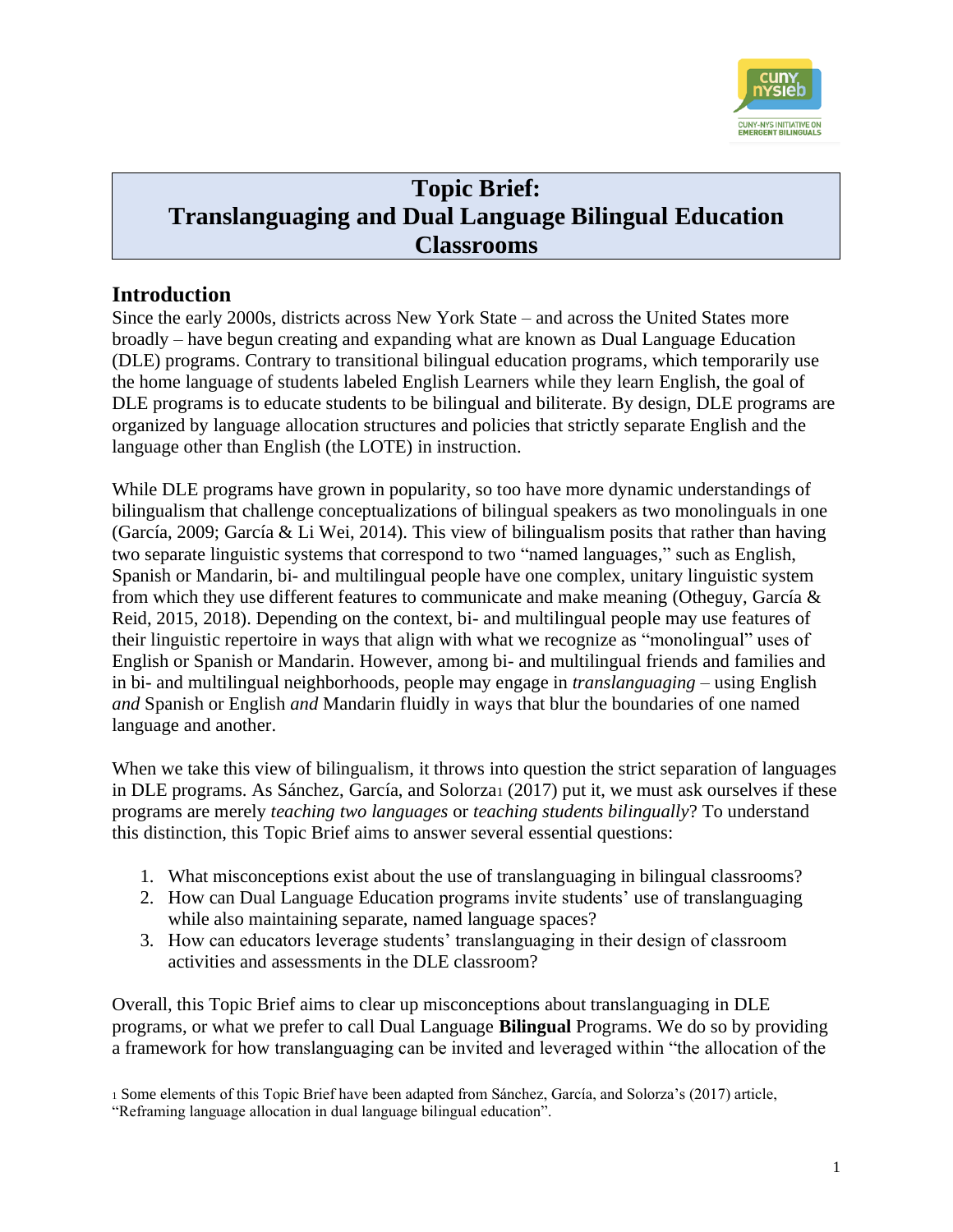

two named languages to separate times, spaces, subjects, or people" (Sánchez, García, and Solorza, 2017, p.6). We also provide practical examples for educators and school leaders of how to make space for translanguaging within their language allocation policy, while maintaining instructional spaces for the two named languages.

| <b>Key Terms and Concepts</b>     |                                                                 |  |
|-----------------------------------|-----------------------------------------------------------------|--|
| <b>Dual language education</b>    | Programs that teach students in two languages and whose goals   |  |
|                                   | are bilingualism and biliteracy.                                |  |
| <b>Language allocation policy</b> | A systemic plan for language development in school that         |  |
|                                   | determines language of instruction, curriculum, and assessment  |  |
| <b>Named languages</b>            | A term coined by Otheguy, García and Reid (2015; 2018) that     |  |
|                                   | describes groups of features socially recognized and defined as |  |
|                                   | "a language" (i.e.: "English", "Spanish," "Mandarin")           |  |
| <b>Translanguaging</b>            | The ways that bi- and multilingual people use features of their |  |
|                                   | unitary linguistic system that do not necessarily align with    |  |
|                                   | socially recognized and defined named languages                 |  |

#### **What misconceptions exist about the use of translanguaging in bilingual classrooms?**

Many bilingual educators fear that translanguaging could destroy the instructional space that is dedicated to the minoritized language, encouraging the use of English among students. Others see translanguaging as a simple scaffold that students and teachers use as a crutch to facilitate meaning-making. Some others see translanguaging as a representation of corrupt language use, of a language spoken incorrectly, of an impoverished and stigmatized variety of language. But translanguaging requires bilingual educators to adopt a perspective on language that refers to the full linguistic system of bilingual learners and not only to named languages.

Translanguaging must be understood as an important meaning-making resource that is always present in bilingual students, whether we hear "fluid" language practices or not. When translanguaging is *strategically* leveraged in instruction and assessment, we can better understand the bilingual learner and can engage them in expanding their linguistic repertoire. Translanguaging affirms bilingual identities, enabling authentic bilingual performances that give life to minoritized languages. While it is true that minoritized languages need to be protected, they cannot be rigorously isolated from English because they operate within one unitary system in the lives of bilingual people.

#### **How can Dual Language Bilingual Education (DLBE) programs invite students' translanguaging while also maintaining separate, named language spaces?**

When planning each individual DLE program, districts and schools make decisions about how to separate English and the LOTE. Some opt to immerse students in one language or the other for a half or full day. Others choose to teach specific subjects in one language or another. Still others designate different teachers for the different languages, with each teacher teaching and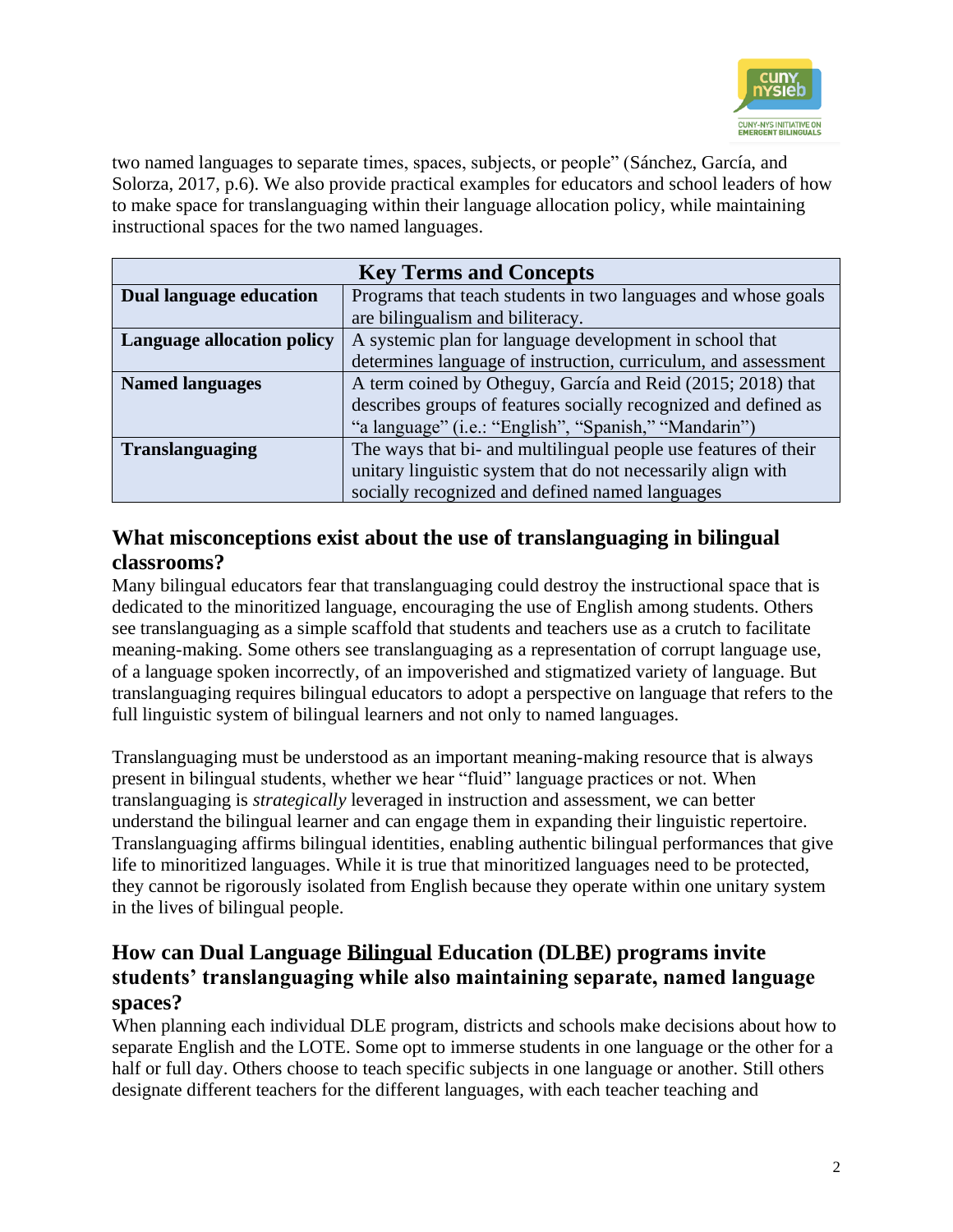

communicating with their students in only one or the other language. No matter how a district or school organizes its DLE program, the allocation policy is generally organized around an "English space" and a "LOTE" space.

In each of these spaces, there are strict rules about how students (and teachers) language. Some programs go so far as to forbid students and teachers from using English in the LOTE space or the LOTE in the English space. It is thought that by separating English from the LOTE, students will be immersed in one or the other and learn each language more effectively. However, according to Sánchez, García, and Solorza (2017), DLE programs that take up such allocation policies risk the following:

- In "side-by-side" arrangements, where two teachers in two classrooms teach the English and the LOTE sides of the program, the teachers rarely have the time to plan and collaborate, and thus cannot view, assess, or leverage students' full linguistic repertoire.
- Educators cannot appropriately assess what students know how to do with language if only one language is accepted for academic tasks.
- Students are not able to demonstrate their creativity and criticality (Li Wei, 2011) through their uses of all their language practices.
- Students are expected to develop an English-speaking identity *and* a separate LOTEspeaking identity, but rarely a bilingual identity (Lee, Hill-Bonnet, & Gillespie, 2008).

A language allocation policy to support Dual Language **Bilingual** Education (DL**B**E) and a translanguaging perspective walks a critical line: though it supports the separate allocation of two named languages "so that bilingual students learn, at appropriate times, to select and suppress features of their linguistic repertoire as called for by particular situations" (Sánchez, García,  $\&$  Solorza, 2017, p.6), it also makes space "for students to use all the features of their linguistic repertoire in strategic ways to deepen their understandings and enhance their linguistic and academic performances" (p.6). Taking up translanguaging in a language allocation policy for DLBE could have many benefits:

- It could enable educators to provide students with translanguaging affordances and scaffolds that empower *all* students to meaningfully participate in classroom instruction, regardless of the language of instruction.
- It could guarantee inclusion of all students in a community, not just those with the desired type of linguistic or learning profile.
- It could work for both two-way and one-way DLBE programs and would work regardless of how languages are allocated in instruction.
- It could work whether the program employs bilingual teachers or one teacher who is bilingual coupled with one who is monolingual (typical in side-by-side models).

## **Key Point**

Making space for translanguaging within a dual language bilingual allocation policy enables *all* teachers across *all* program types to educate *all* students bilingually.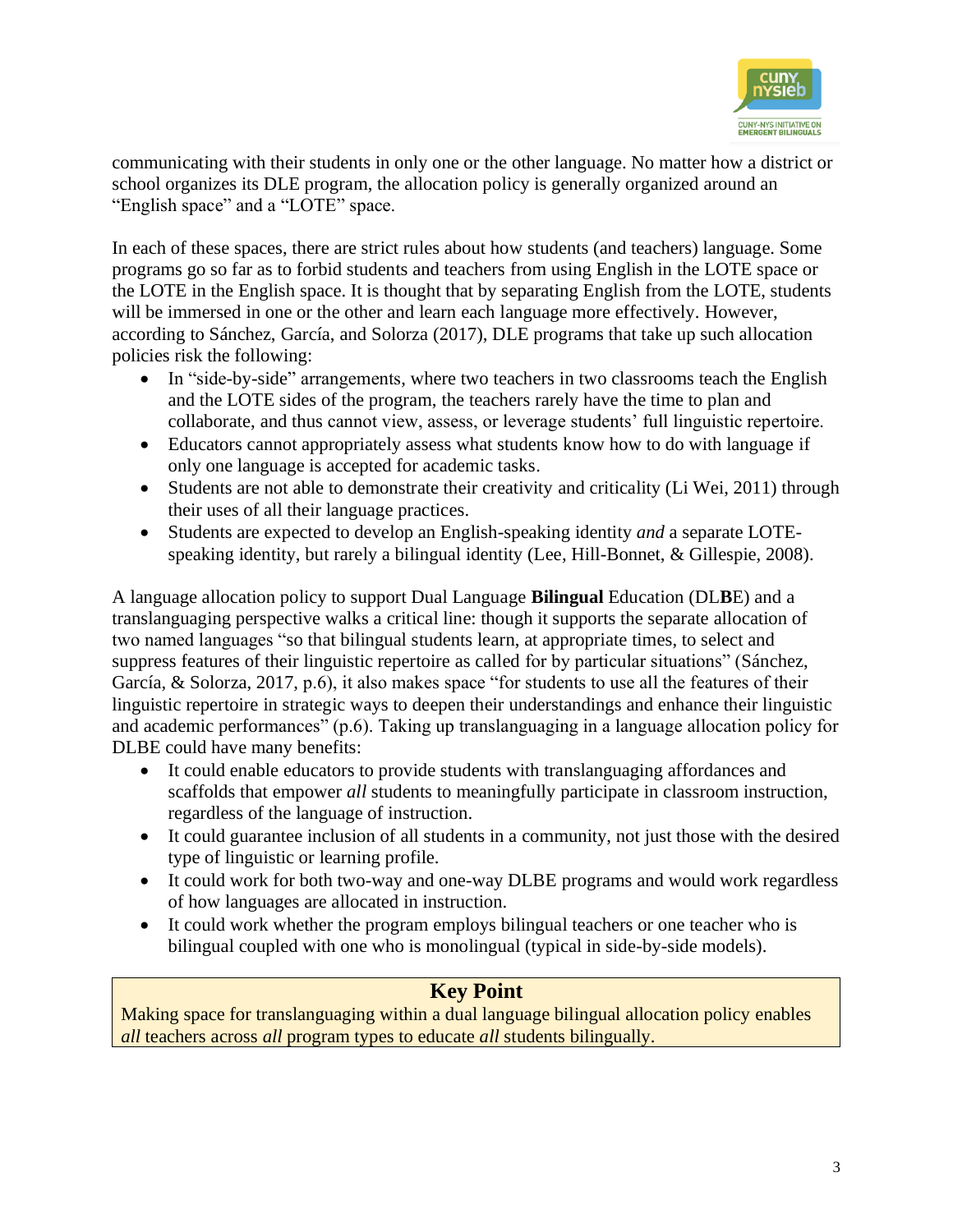

With a language education policy for DLBE that takes up translanguaging, the basic spaces for English and the LOTE are maintained. At the same time, these spaces are accompanied by spaces in which translanguaging is used intentionally for three purposes:

- 1. To have a more holistic understanding of the child as a learner (*translanguaging documentation*)
- 2. To scaffold instruction for individual students (*translanguaging rings*), and
- 3. To transform the normalizing effects of standardized language in school and the hierarchy of English (*translanguaging transformation*)

Figure 1 shows what this might look like in schools, piercing the separate spaces for one language or another with translanguaging rings, and adding two translanguaging spaces— the documentation space and the transformation space.

**Figure 1.** A language allocation policy for DLBE that takes up translanguaging (Sánchez, García, & Solórza, 2017).



Next, we outline each of these three components, emphasizing the ways in which they accompany the English and the LOTE allocations of DLBE programs.

## *Translanguaging documentation*

One of the consequences of strictly separating English and the LOTE in traditional Dual Language classrooms is that students often do not have the opportunity to demonstrate what they know, and teachers cannot accurately assess their performances. With a policy that centers translanguaging, however, teachers carefully *document* students' translanguaging to assess, as well as validate, their dynamic ways of languaging. Instead of documenting what students know and can do in only one language or another, teachers also document what students know and can do when they use all their linguistic resources together. This provides teachers with a more holistic understanding of each student's abilities and gives them ideas for how to plan lessons and learning activities that will further develop students' bilingualism and biliteracy.

## *Translanguaging rings*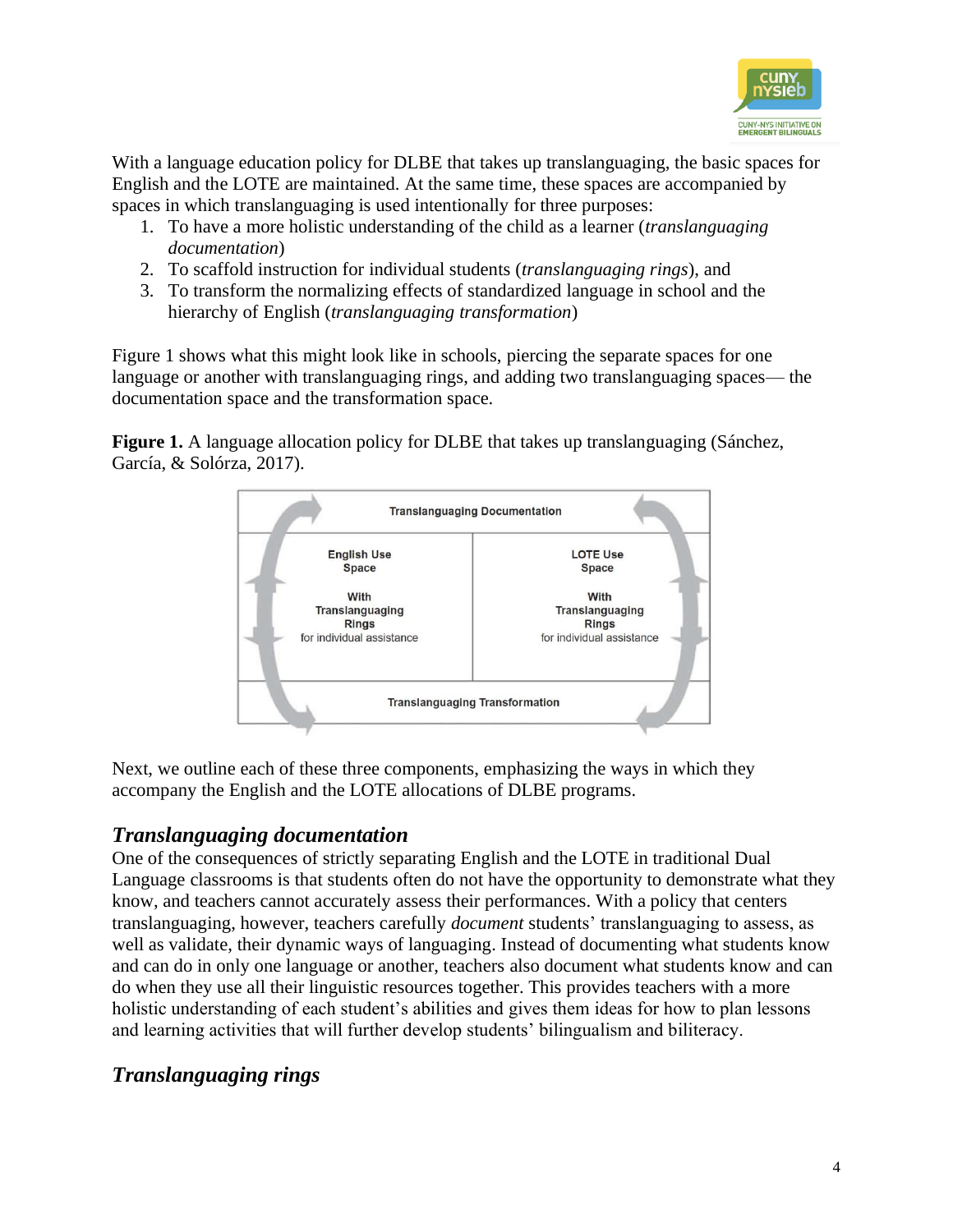

Once teachers have documented students' translanguaging practices and gotten a better sense of what students can do and what additional supports they need, they can then differentiate the design of instruction, learning experiences, and locate materials and strategies that support each individual student. As teachers implement these instructional designs and strategies, they are building *translanguaging rings* around their students, enabling them to engage in tasks that they cannot carry out without assistance. Translanguaging rings are ways of scaffolding instruction that allow teachers to use students' home languages as resources in learning the target language in the DLBE classroom. Depending on each student's needs, translanguaging rings might include bilingual instructional material, technology and translation assistance, multimodal provisions including videos, collaboration with peers, and small groups that can offer translanguaging support. These translanguaging rings act to expand the learner's Zone of Proximal Development (Vygotsky, 1978), helping those students who cannot yet perform the school tasks in the language of instruction.

#### *Translanguaging transformation*

Taking up translanguaging in a DLBE program is important not only because it provides opportunities for more valid assessments and for gauging individual students' needs for instructional support, but also because it can validate the translanguaging practices of bilingual communities, develop creative linguistic uses, and disrupt the linguistic hierarchies that are the product of reigning ideologies about language in schools. Making space for translanguaging transformation is strategic and purposeful on the part of the teacher; it means encouraging students to use their full linguistic repertoire fluidly, reading and writing with all their meaningmaking resources. It means building students' understandings of how language is used in their families and communities, as well as in school and in society at large. Lastly, it means helping students engage in critical metalinguistic analysis of English and the LOTE. Organizing instruction in this transformative way builds students' criticality, validates their multilingual practices and identities, and works against the linguistic hierarchy that positions English as more valuable than LOTEs and school language as more important than the ways of languaging at home.

#### **Key Points**

*Translanguaging documentation* helps teachers assess what students know and can do when they use all their linguistic resources together, giving them a fuller picture of the learner.

*Translanguaging rings* are ways of scaffolding instruction that allow teachers to use students' home languages as resources in learning the target language.

*Translanguaging transformation* means creating opportunities for bilingual students to use all their linguistic resources to read, write, and think in ways that challenge existing linguistic hierarchies in school and society overall.

**How can educators leverage students' translanguaging in their design of classroom activities and assessments in the DLBE classroom?**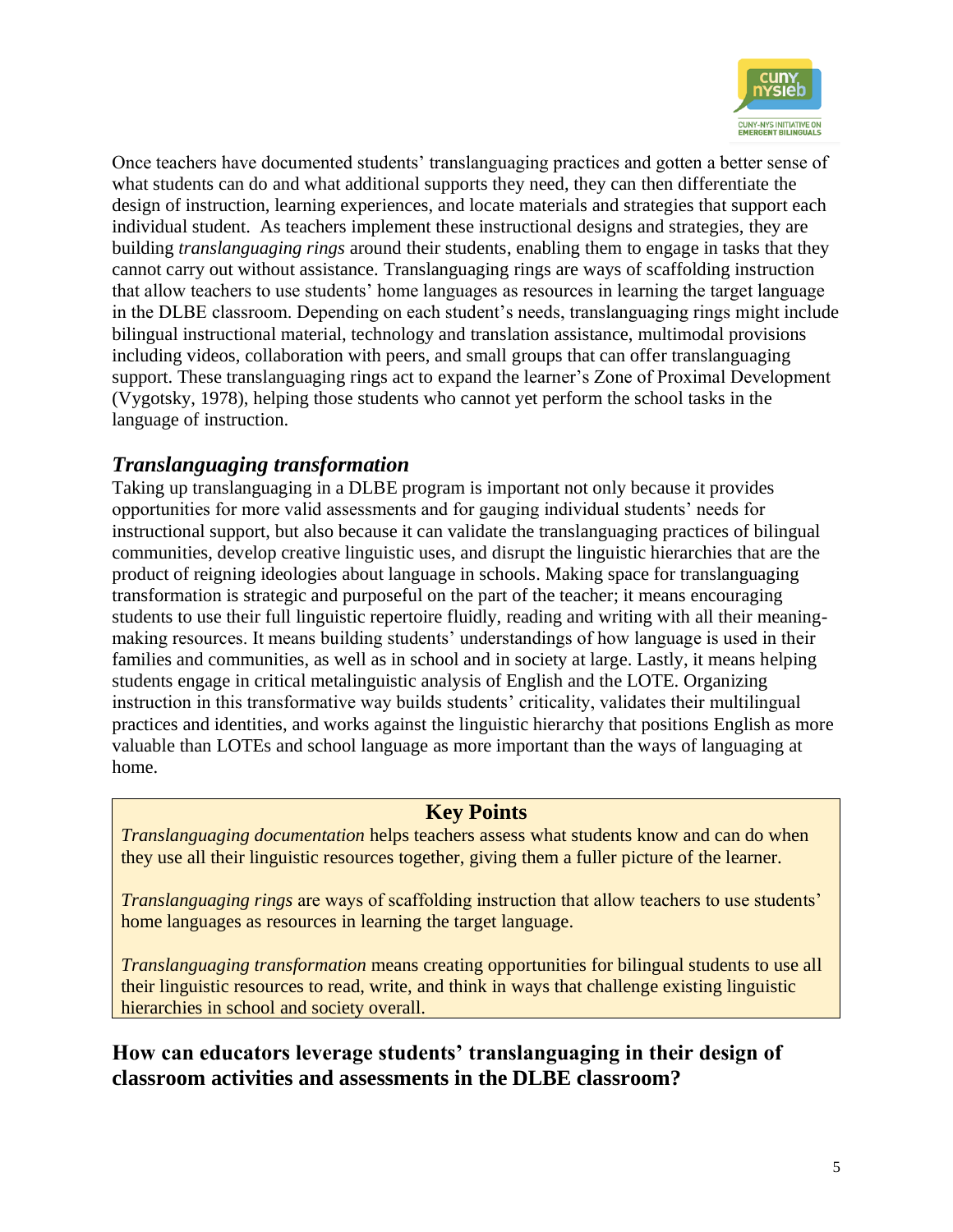

In this last section of the Topic Brief, we provide examples from schools and classrooms that have created translanguaging spaces within their language allocation policies. After each short vignette, we provide commentary that explains how school leaders and teachers implemented the different components of translanguaging in ways that benefited their students and the school community overall.

#### *Classroom Practice: Translanguaging Documentation*

This first classroom practice highlights an example of how one teacher in a DLBE program used translanguaging documentation when assessing a student in English reading comprehension. The teacher, Mrs. Santana, teaches in a one-way English/Spanish DLBE second-grade classroom, with specific times for Spanish Language Arts and English Language Arts every day. The following vignette illustrates the ways that she allowed one student, Anna, to use her entire linguistic repertoire in the context of a benchmark reading assessment in English.

Mrs. Santana places a leveled English-language book in front of Anna. She reads the title and briefly introduces the book. Anna then begins to read the book independently. When she finishes reading the book, Mrs. Santana asks Anna to summarize the reading. She encourages Anna to use English and Spanish to retell what has happened in the story. After her summary, Mrs. Santana asks questions about the story and again encourages Anna to answer in English and/or Spanish. After the assessment, which Mrs. Santana carefully documented, she placed Anna in a guided reading group during ELA based on her holistic reading comprehension level, not solely her English language production.

This use of translanguaging documentation allowed Mrs. Santana to accurately assess Anna's reading comprehension instead of limiting her to one language and getting a partial performance. By allowing Anna to draw on her full linguistic repertoire even during an assessment of her reading comprehension in English, the teacher could place Anna in a guided reading group that would develop her literacy in English by leveraging her language and literacy skills in Spanish.

#### *Classroom Practice: Translanguaging Rings*

As we saw in the previous vignettes, incorporating translanguaging documentation into teachers' practice can lead to a richer understanding of students in DLBE programs. Once we have a better idea of what our students know and can do when they are afforded the opportunity to draw on *all*  their meaning-making resources, we can better plan instruction that values their knowledge and practices and *extends* them in ways that strengthen students' bilingualism and biliteracy. The following vignette from a fourth-grade Spanish-English DLBE classroom demonstrates how one teacher incorporated *translanguaging rings* into her instruction in ways that supported students in both the English and the Spanish spaces.

| <b>Translanguaging Rings:</b> |  |
|-------------------------------|--|
| <b>English Space</b>          |  |

**Translanguaging Rings: Spanish Space**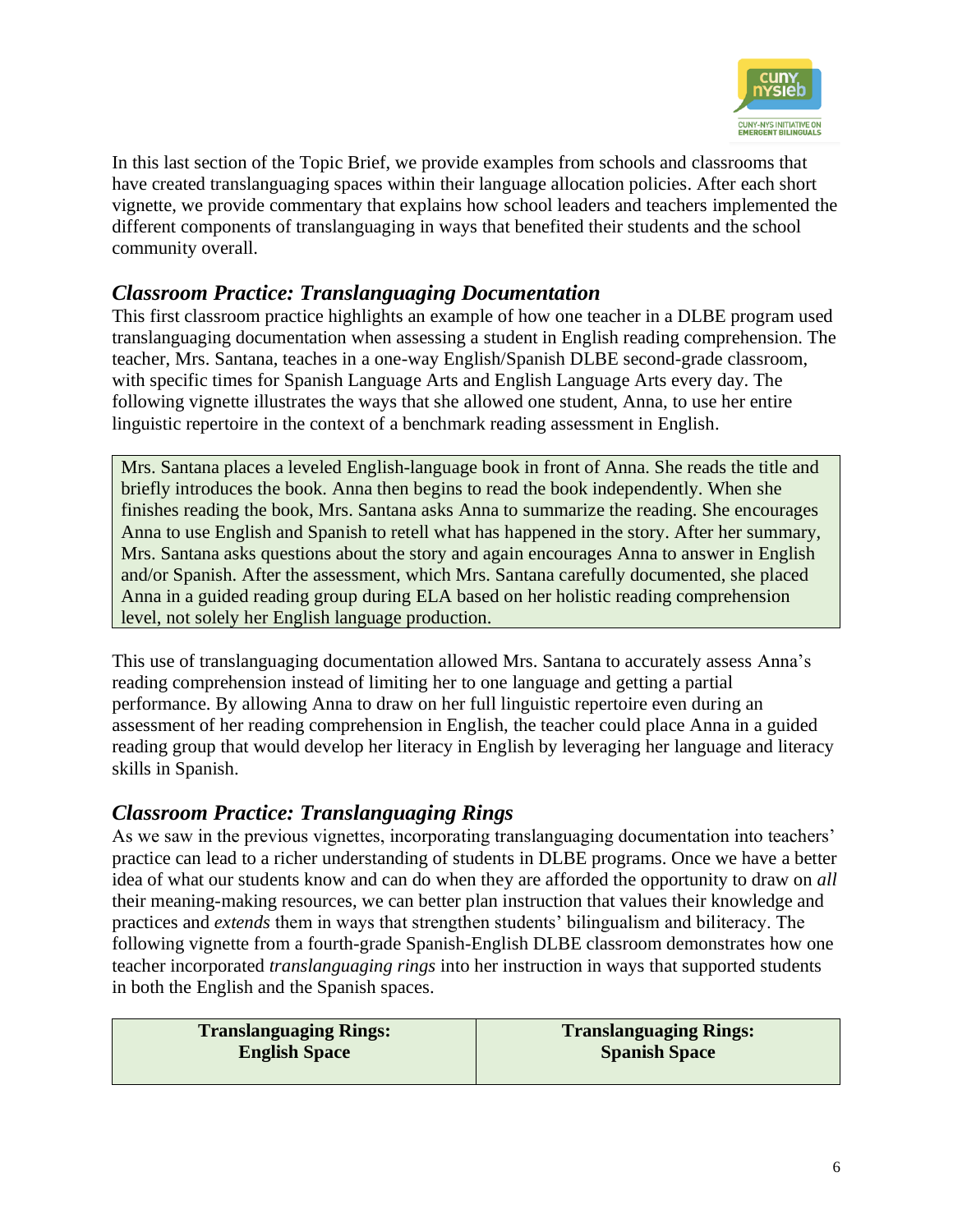

Sidney is a student in the DLBE classroom who might be considered "English dominant." On Spanish days, her teacher makes several translanguaging rings accessible to her. She references the bilingual Word Wall/Pared de Palabras. She has access to the English version of her math textbook to help her understand a word problem in Spanish. She has access to translation tools on a classroom iPad. She brainstorms and pre-writes in English in preparation for an essay or other written response in Spanish.

Angélica has a different bilingual profile than Sidney. She comes from an immigrant family and would be considered "Spanish dominant." This means that on English days, her teacher makes sure she has translanguaging rings available to help her learn and make meaning. She is often partnered with a Spanishspeaking student who is more experienced with English. She makes use of the bilingual charts that are posted around the room. She records key words in her personal Bilingual Dictionary. Like Sidney, she brainstorms and drafts in Spanish in preparation for her writing in English.

Though the teacher is always focused on the language of the day, she also plans for the specific supports that different students will need to meaningfully participate and learn in each language. As we can see from the examples of Sidney and Angélica, translanguaging rings can be utilized in both English and Spanish spaces. It is important to note that these rings are not permanent; like any good scaffold, they are temporary and removable and can be changed when the students' linguistic needs change. What is important is that by making students' different translanguaging rings *visible*, the teacher breaks down labels like "Spanish dominant" or "English dominant" and creates a classroom environment in which *all* students see themselves as bilingual, even as they make use of different tools to learn through English and the LOTE.

#### *Classroom Practice: Translanguaging Transformation*

Translanguaging transformation in DLBE classrooms can enable students to bring their unique bilingual, bicultural identities to the texts that they encounter. In a DLBE early childhood program in Brooklyn, one teacher set the stage for her students to use their bilingual imaginations and extend their language practices through a puppet show reenactment of the Three Little Pigs. In their play, the teacher asked questions and encouraged students to put their own spin on the story, rather than simply reenact it.

One group of students who knew that there were different languages in their own neighborhood in Brooklyn decided that each pig had recently arrived in New York from different countries and spoke different languages. The pigs became neighbors and friends, and they communicated with each other using English and their different languages. They decided that the pigs' houses were built of seaweed, the palms of coconut trees, and wooden planks. Moreover, students ended their version of the story with the wolf climbing down the kitchen window and landing in sancocho, a traditional soup from the Dominican Republic.

As they played and imagined new possibilities for the story of the Three Little Pigs, *translanguaging transformation* was clearly at work. Students were encouraged to bring their experiences with diverse language practices and their own dynamic bilingual practices into their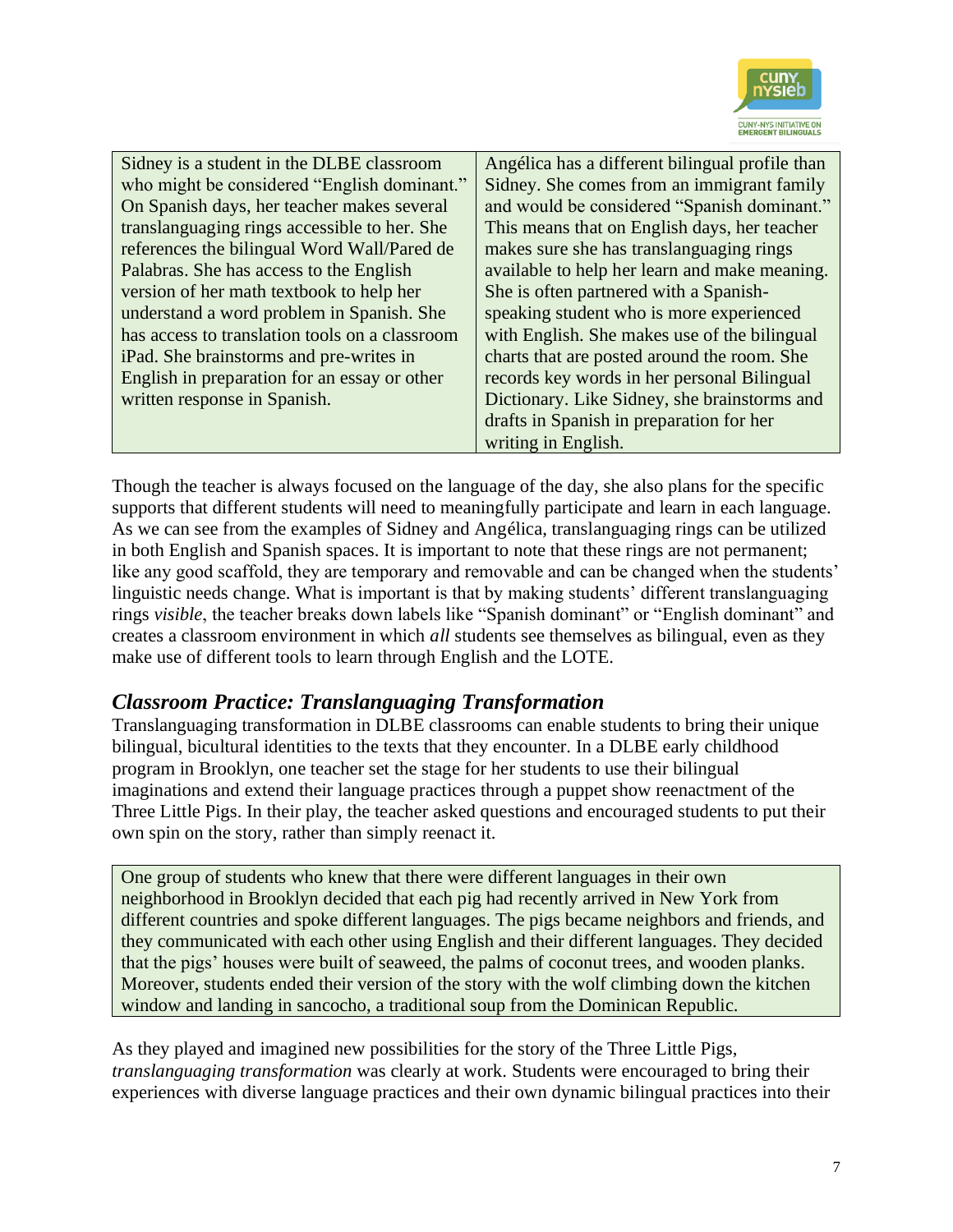

play. Students' reimagining of the story reflected their experiences in a multilingual, urban context and they applied their pride in that context to a creative transformation of a traditional story. Their play, of course, also provided the teacher with yet another opportunity to engage in *translanguaging documentation* as she observed her students demonstrating yet more knowledge and linguistic expertise as they drew on all their language practices and bilingual experiences.

Creating a translanguaging transformation space in the DLBE classroom means helping students hone their metalinguistic awareness as well as their creativity and criticality (Li Wei, 2012). This means setting up opportunities for students to learn more about their own language practices and integrate them in ways that support their bilingual identities. One DLBE teacher created a project for her fifth-grade students that attempted to do just this.

The teacher and her students read the book *Dear Primo* by Duncan Tonatiuh, in which two cousins – Charlie and Carlitos – use English and Spanish to write letters to each other about their lives in Mexico and the U.S. The teacher knew that, like Charlie, most of her students had cousins and other family members in countries outside the U.S. and designed a project that asked them to:

- 1. Design a bilingual interview protocol that asked a family member outside the U.S. about different parts of their life in their home country
- 
- 2. Conduct the bilingual interview with the family member (via email, social media, or phone) and transcribe excerpts from the interview
- 3. Create their own versions of *Dear Primo* in which they use the interviews to construct a back and forth "letter" comparing their lives to the lives of family members outside the U.S.

Once students had written their letters, the teachers invited their families and communities into the classroom to watch their performances and give their feedback, which was given using both English and their home languages. She also compiled students' letters into a book that became part of the whole-class library.

Lastly, in a two-way DLBE English/Spanish fourth-grade classroom we can see how the teacher, Juana, enacted a *translanguaging transformation,* which included activities that leveraged students' bilingualism to develop language for academic purposes2.

Regardless of the language of the day, every two days Juana conducts an activity which she calls "Language Detectives/Detectives Lingüísticos." During this short activity, Juana focuses on a single feature or single use of English and español*.* She writes on the whiteboard an example in both languages and gives linguistically heterogeneous groups of students a magnifying glass to engage them as language detectives or detectives lingüísticos. Students are free to use all their language practices to discuss among themselves how the two languages differ. They then come up with other examples along similar lines.

<sup>2</sup> This vignette was taken from the article "Reframing language allocation in dual language bilingual education" by Sánchez, García, and Solorza (2017).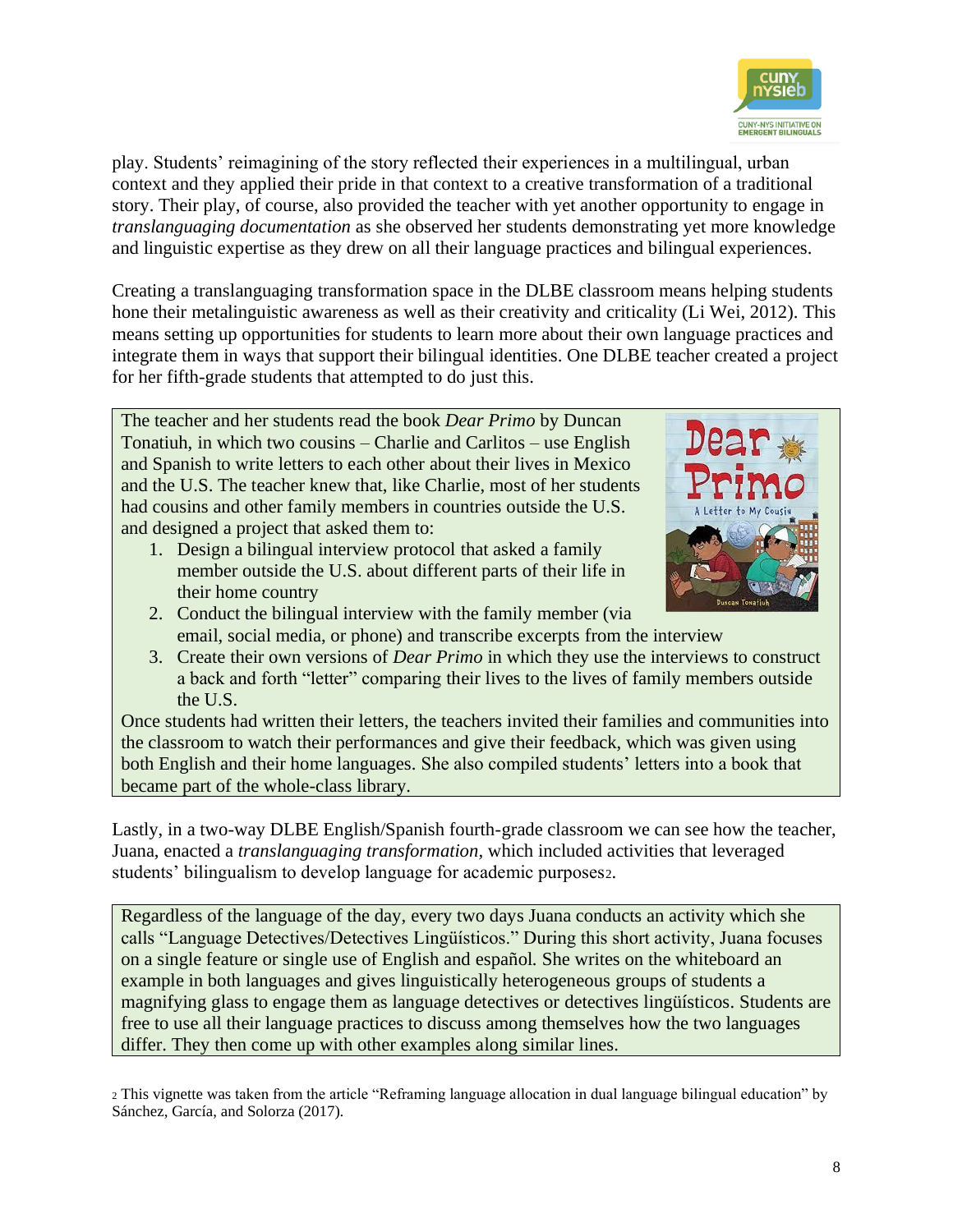

As they take up the role of detectives lingüísticos*,* students become better at metalinguistic reflection – What is the word or phrase in Spanish for the English or in Spanish for the English? Are the nuances of the resulting messages different or the same? Why is it said differently? How do English and Spanish express past, third person, mood? These kinds of questions also help students to think of their language practices not as two separate systems, but as an integrated whole that can lead to linguistic discoveries.

## **Key Points**

**Translanguaging Rings**

In this section, you read about how different teachers engaged in *translanguaging documentation*, set up *translanguaging rings*, and enacted *translanguaging transformation.* These teachers' practices included:

#### **Translanguaging Documentation**

#### • Observe and keep track of the ways that students make meaning of content and engage with texts using *all* their language practices (not just the language of instruction).

- When assessing students' reading comprehension in one language, note how they retell, summarize, make connections, etc. using their full linguistic repertoire.
- Create reading groups (and organize other learning structures) based on what students know and can do when they use the named language alone *and* when they use their full linguistic repertoire.

Reference bilingual Word Walls and charts it in both the English and LOTE times (in side by side models, consider having bilingual Word Walls and charts up in both the English *and* the LOTE classroom spaces)

- When possible, provide both English and LOTE versions of a whole-class text (i.e.: a content-area textbook) and give students access to both, no matter what the language of instruction
- Provide technological supports, such as translation tools on iPads
- Give students the opportunity to plan and pre-write in any language in preparation for a written assignment in

#### **Translanguaging Transformation**

- After reading a text, ask questions that foster students' *metalinguistic awareness*, such as "why did the author use language in this way?" or "What do the characters' uses of language tell us about who they are?"
- Put all of students' languages (English, the LOTE, *and* other languages they use) side by side and engage them in discussions about those languages.
- Design activities that actively leverage students' bilingualism and cultural experiences
- Choose texts that not only contain English and the LOTE but that tell stories and cover topics that are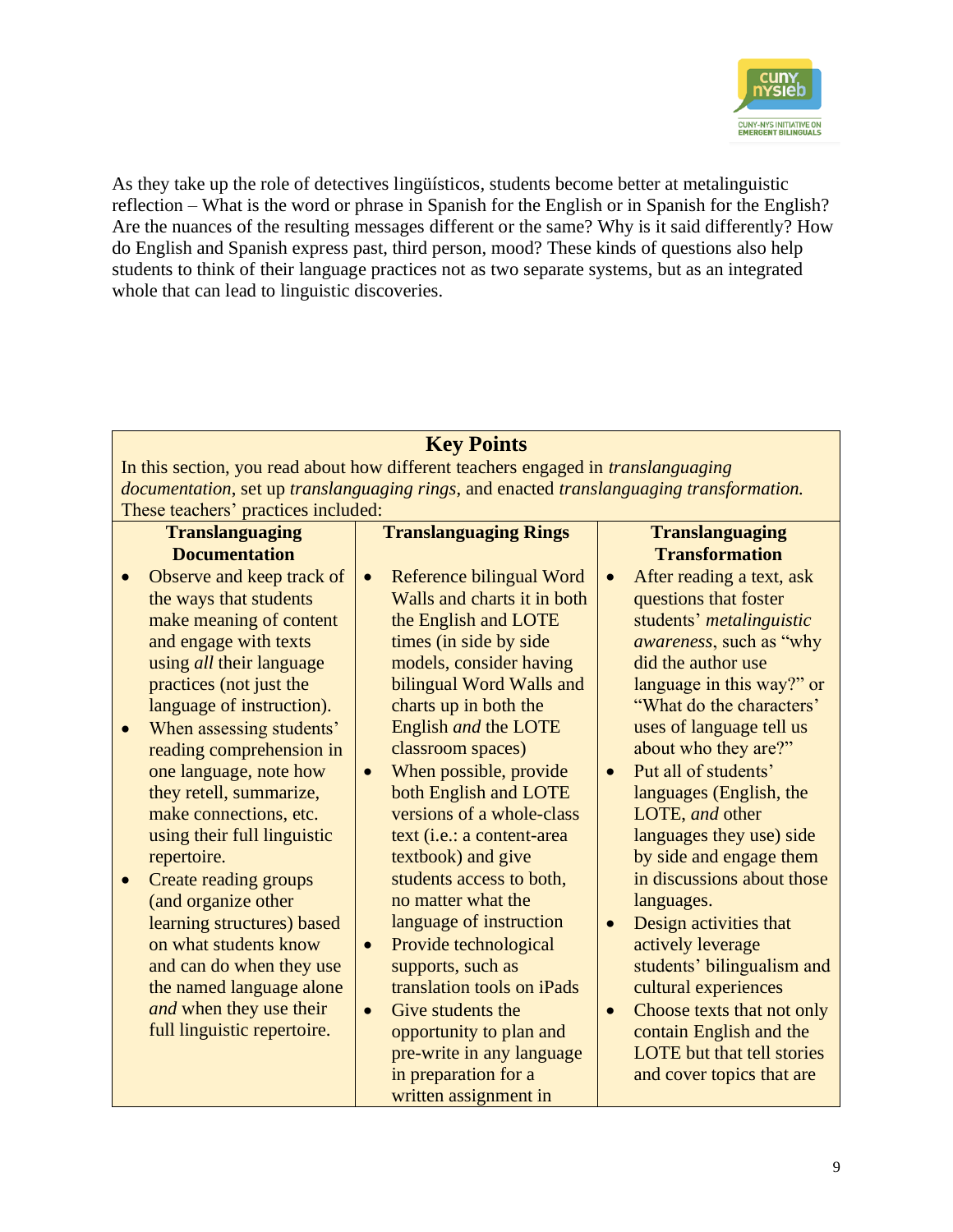

| either English or the<br>LOTE | relevant to students'<br>bilingual, bicultural lives |
|-------------------------------|------------------------------------------------------|
| Partner students with         |                                                      |
| different linguistic          |                                                      |
| profiles so they can help     |                                                      |
| one another with              |                                                      |
| assignments in English or     |                                                      |
| the LOTE                      |                                                      |

#### **Conclusion**

As can be seen from the classroom vignettes featured in this Topic Brief, integrating translanguaging into existing language allocations in Dual Language Bilingual programs can open myriad opportunities for powerful learning and identity development for bilingual students. Rather than simply teaching students "language," making the English and the LOTE spaces more flexible enables teachers to teach their students in ways that support their expansive, fluid bilingualism and biliteracy. Though separate English and the LOTE spaces are necessary for many reasons, accompanying them with translanguaging documentation, rings, and transformation makes possible a more equitable and dynamic vision for educating bilingual students. In short, when translanguaging is used intentionally in Dual Language Bilingual programs, we can support bilingual learners but building on all their strengths *and* move them forward linguistically and academically in two or more named languages.

#### **References and Further Readings**

- Celic, C., & Seltzer, K. (2011). *Translanguaging: A CUNY-NYSIEB guide for educators*. The Graduate Center, The City University of New York: CUNY-NYSIEB. Retrieved from [http://www.nysieb.ws.gc.cuny.edu/files/2012/06/FINALTranslanguaging-Guide-With-](http://www.nysieb.ws.gc.cuny.edu/files/2012/06/FINALTranslanguaging-Guide-With-Cover-1.pd)[Cover-1.pd](http://www.nysieb.ws.gc.cuny.edu/files/2012/06/FINALTranslanguaging-Guide-With-Cover-1.pd)
- Flores, N. (2014). Let's not forget that translanguaging is a political act. https://educationallinguist.wordpress.com/2014/07/19/lets-not-forget-thattranslanguaging-is-a-political-act/
- García, O. (2009) *Bilingual Education in the 21st Century: A Global Perspective* Malden, MA and Oxford: Wiley/Blackwell.
- García, O. & Kleyn, T. (Eds.) (2017). *Translanguaging with multilingual students: Learning from classroom moments*. New York: Routledge.
- García, O., & Li Wei. (2014). *Translanguaging: Language, bilingualism and education.* London, United Kingdom: Palgrave Macmillan Pivot.
- García, O., Johnson, S. & Seltzer, K. (2017). *The Translanguaging classroom.* Philadelphia: Caslon.
- Gort, M. & Sembiante, S.F. (2015). Navigating hybridized language learning spaces through translanguaging pedagogy: Dual language preschool teachers' languaging practices in support of emergent bilingual children's performance of academic discourse. *International Multilingual Research Journal, 9*(1).
- Li, Wei (2017). Translanguaging as a practical theory of language. *Applied Linguistics,* 1-23, doi:10.1093/applin/amx039